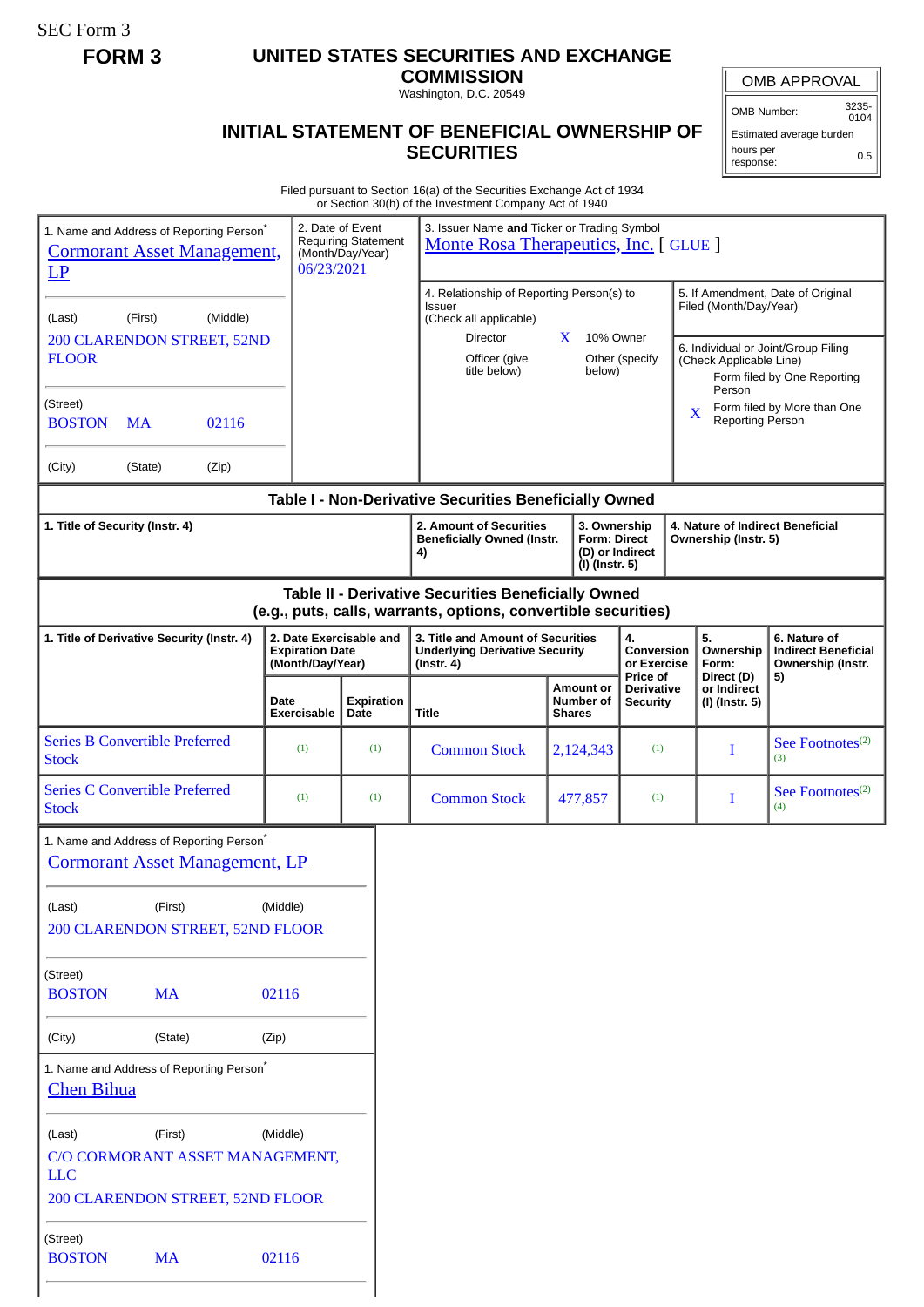| (City)                                                                                                  | (State)                                              | (Zip)                                        |  |  |  |  |  |
|---------------------------------------------------------------------------------------------------------|------------------------------------------------------|----------------------------------------------|--|--|--|--|--|
| Fund, LP                                                                                                | 1. Name and Address of Reporting Person <sup>*</sup> | <b>Cormorant Global Healthcare Master</b>    |  |  |  |  |  |
| (Last)                                                                                                  | (First)                                              | (Middle)<br>200 CLARENDON STREET, 52ND FLOOR |  |  |  |  |  |
| (Street)<br><b>BOSTON</b>                                                                               | <b>MA</b>                                            | 02116                                        |  |  |  |  |  |
| (City)                                                                                                  | (State)                                              | (Zip)                                        |  |  |  |  |  |
| 1. Name and Address of Reporting Person <sup>*</sup><br><b>Cormorant Private Healthcare Fund III LP</b> |                                                      |                                              |  |  |  |  |  |
| (Last)                                                                                                  | (First)                                              | (Middle)<br>200 CLARENDON STREET, 52ND FLOOR |  |  |  |  |  |
| (Street)<br><b>BOSTON</b>                                                                               | <b>MA</b>                                            | 02116                                        |  |  |  |  |  |
| (City)                                                                                                  | (State)                                              | (Zip)                                        |  |  |  |  |  |
| 1. Name and Address of Reporting Person <sup>*</sup><br><b>Cormorant Private Healthcare Fund II, LP</b> |                                                      |                                              |  |  |  |  |  |
| (Last)                                                                                                  | (First)                                              | (Middle)<br>200 CLARENDON STREET, 52ND FLOOR |  |  |  |  |  |
| (Street)<br><b>BOSTON</b>                                                                               | MA                                                   | 02116                                        |  |  |  |  |  |
| (City)                                                                                                  | (State)                                              | (Zip)                                        |  |  |  |  |  |

## **Explanation of Responses:**

1. Shares of Series B and Series C Convertible Preferred Stock are convertible at any time at the holder's election, without payment of additional consideration. Such shares have no expiration date but are expected to convert into Common Stock automatically upon the closing of the Issuer's initial public offering.

2. Cormorant Asset Management, LP ("Cormorant") serves as the investment manager of Cormorant Global Healthcare Master Fund, LP (the "Master Fund"), Cormorant Private Healthcare Fund II, LP ("Fund II"), Cormorant Private Healthcare Fund III, LP ("Fund III") and a managed account (the "Account"). Cormorant Global Healthcare GP, LLC ("GP LLC"), Cormorant Private Healthcare GP II, LLC ("GP II") and Cormorant Private Healthcare GP III, LLC ("GP III") serve as General Partner of the Master Fund, Fund II and Fund III, respectively. Bihua Chen serves as manager of Cormorant, GP LLC, GP II and GP III. Each of the Reporting Persons disclaims beneficial ownership of the shares reported Fund III, respectively. Bihua Chen serves as herein except to the extent of its or her pecuniary interest therein, and the filing of this Form 3 shall not be construed as an admission that any of the Reporting Persons is the herein, here is no her pecuniary interest beneficial owner of any such shares for purposes of Section 16(a) of the Securities Exchange Act of 1934 or for any other purpose.

3. Shares of Series B Convertible Preferred Stock reported herein represent, on an as-converted basis, (i) 226,242 shares held by the Master Fund, (ii) 843,577 shares held by Fund II and (iii) 1,054,524 shares held by Fund III.

4. Shares of Series C Convertible Preferred Stock reported herein represent, on an as-converted basis, (i) 104,650 shares held by the Master Fund, (ii) 364,725 shares held by Fund III, and (iii) 8,482 shares held by the Account.

| /s/ CORMORANT                      |            |  |  |
|------------------------------------|------------|--|--|
| <b>GLOBAL HEALTHCARE</b>           |            |  |  |
| <b>MASTER FUND, LP, By:</b>        |            |  |  |
| <u>Cormorant Global</u>            | 06/23/2021 |  |  |
| <u>Healthcare GP, LLC, its</u>     |            |  |  |
| <u> General Partner, By: Bihua</u> |            |  |  |
| <u> Chen, Managing Member</u>      |            |  |  |
| /s/ CORMORANT ASSET                |            |  |  |
| <u>MANAGEMENT, LP, By:</u>         |            |  |  |
| <b>Cormorant Asset</b>             |            |  |  |
| <u>Management GP, LLC, its</u>     | 06/23/2021 |  |  |
| <b>General Partner By: Bihua</b>   |            |  |  |
| <u> Chen, Managing Member</u>      |            |  |  |
| /s/ Bihua Chen                     | 06/23/2021 |  |  |
| /s/ CORMORANT                      | 06/23/2021 |  |  |
| <b>PRIVATE HEALTHCARE</b>          |            |  |  |
| FUND III, LP By:                   |            |  |  |
| <b>Cormorant Private</b>           |            |  |  |